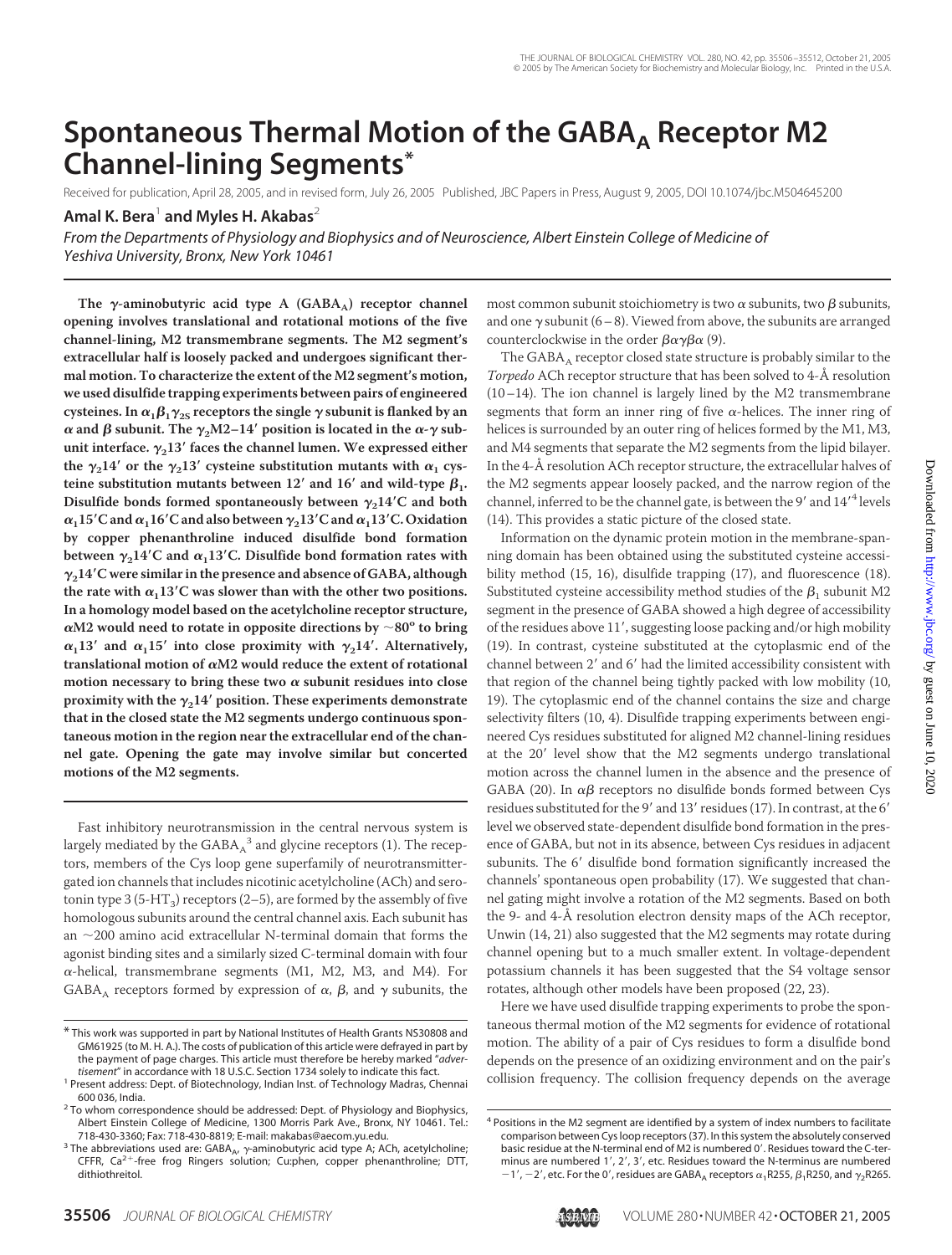separation distance between the sulfhydryls, their relative orientation in the protein, and the protein's flexibility/mobility in the region of the Cys residues. We used copper phenanthroline (Cu:phen) to create an oxidizing environment. Cu:phen catalyzes the formation of reactive oxygen species such as superoxide and hydroxyl radicals from molecular oxygen (24). Spontaneous disulfide bond formation indicates that mildly oxidizing conditions due to ambient oxygen in our buffer were sufficient to promote disulfide bond formation. This is not fundamentally different from disulfide bond formation in the more oxidizing environment created by Cu:phen. Spontaneous disulfide bond formation as compared with Cu:phen-induced formation is simply a measure of the relative propensity to form disulfide bonds. For a disulfide bond to form, the Cys  $\alpha$  carbons must come to within 5.6 Å of one another (25). It is important to recognize that formation of a disulfide bond does not imply that the time average separation of the two  $\alpha$  carbons is 5.6 Å. One can infer that in the course of thermal motion the cysteines can approach to within this distance. Disulfide trapping has been used to study protein mobility and proximity relationships between residues in both water-soluble and integral membrane proteins (25–29).

For these experiments we took advantage of the fact that in  $\alpha\beta\gamma$ receptors there is a single  $\gamma$ - $\alpha$  subunit interface. Based on our earlier substituted cysteine accessibility method experiments in the  $\alpha$  subunit we predicted that the  $\gamma_2$ M2 14' residue lies in the  $\alpha$ - $\gamma$  subunit interface (10). We probed the ability of a Cys substituted for  $\gamma_2$ 14' to form disulfide bonds with Cys substituted for  $\alpha_1 12'$  to  $\alpha_1 16'$  residues in the absence of GABA. We hypothesized that if disulfide bonds could form between  $\gamma_2$ 14 $^\prime$  and multiple sites on the  $\alpha$ M2 segment, it would suggest that  $\alpha$ M2 was moving relative to the  $\gamma_2$ 14 $^\prime$  position. Our data demonstrate that  $\gamma$ 14'C formed disulfide bonds with multiple  $\alpha$ -substituted Cys residues that are separated by  $\sim$  160 $^{\circ}$  on the circumference of the  $\alpha$ helix. We also probed the ability of  $\gamma_2$ 13'C to form disulfide bonds with  $\alpha_1$ 11'C to  $\alpha_1$ 13'C. The  $\gamma_2$ 13'C formed a disulfide bond with  $\alpha_1$ 13'C.

#### **MATERIALS AND METHODS**

*Mutagenesis and Oocyte Expression*—All cysteine substitution mutants were made using PCR as described previously (19). mRNA was synthesized in vitro using the AmpliCap T7 high yield message maker kit (Epicenter Technologies, Madison, WI). mRNA was dissolved in diethylpyrocarbamate-treated water and stored at -80 °C. *Xenopus laevis*specimens were purchased from Nasco Science (Fort Atkinson, WI). Stage V-VI oocytes were defolliculated by incubation in 2 mg/ml type 1A collagenase (Sigma) for 75 min. Oocytes were washed in OR2 (82.5 mM NaCl, 2 mM KCl, 1 mM MgCl<sub>2</sub>, and 5 mM HEPES; pH adjusted to 7.5 with NaOH) and kept in OR3 (70% Leibovitz's L-15 medium (Invitrogen) supplemented with 10 mm HEPES, 50  $\mu$ g/ml tetracycline, and 50  $\mu$ g/ml gentamicin). Oocytes were injected 24 h after isolation with 50 nl of a 1:1:1 mixture of rat  $\alpha_1/\beta_1/\gamma_{2S}$  subunit mRNA (200 pg/nl) and kept in OR3 medium for 2–5 days at 17 °C.

*Reagents*—A 100 mM stock solution of GABA (Sigma) in water was aliquoted and stored at  $-20$  °C. 1 M stock solutions of dithiothreitol (DTT; Sigma) and *o-*phenanthroline (Sigma) were made in nominally calcium-free frog Ringer's solution (CFFR; 115 mM NaCl, 2.5 mM KCl, 1.8 mM  $MgCl<sub>2</sub>$ , and 10 mM HEPES, pH 7.5) and dimethyl sulfoxide, respectively, aliquoted, and stored for not more than one month at  $-20$  °C. A stock solution of 100 mM CuSO<sub>4</sub> was made in water. CuSO<sub>4</sub> and *o-*phenanthroline were mixed in CFFR directly before use to a final concentration of 100  $\mu$ M CuSO<sub>4</sub> and 200  $\mu$ M *o*-phenanthroline expressed as  $100:200 \mu M$  Cu:phen.

*Electrophysiology*—Two electrode voltage clamp recordings were conducted at room temperature in a  $250$ - $\mu$ l chamber continuously per-



FIGURE 1. **GABA-induced maximal currents (***I***max) of wild type (***wt***) and mutant receptors formed by coexpression of**  $\alpha_1$ **,**  $\beta_1$ **, and**  $\gamma_2$  **subunits. Only subunits contain**ing an engineered cysteine are shown.

fused at  $5-6$  ml/min with CFFR solution at a holding potential of  $-60$ mV. The ground electrode was connected to the bath via a 3 M KCl/agar bridge. Glass microelectrodes filled with 3 M KCl had a resistance of <2 megaohms. Data were acquired and analyzed using a TEV-200 amplifier (Dagan Instruments, Minneapolis, MN), a Digidata 1322A data interface (Axon Instruments, Union City, CA), and pClamp 8 software (Axon Instruments). Currents were elicited by applications of GABA separated by at least 5 min of CFFR wash to allow complete recovery from desensitization. Currents were judged to be stable if the variation between consecutive GABA pulses was <5%.

*Disulfide Bond-induced Inhibition*—Once GABA-induced control currents had stabilized, 10 mM DTT was applied for 3 min. GABA was reapplied directly following DTT to determine the extent of potentiation produced by the reduction of spontaneously formed disulfide bonds. The cells were treated with 100:200  $\mu$ M Cu:phen for 1 min, and then two or more GABA test pulses were applied.

DTT can both reduce a disulfide bond and bind  $Cu^{2+}$  with high affinity. To confirm that the ability of DTT to reverse the effects of Cu:phen was due to disulfide bond formation and not to  $Cu^{2+}$  chelation by one or both of the engineered Cys residues, we assayed the effect of a 1-min application of 1 mM EGTA. EGTA chelates  $Cu^{2+}$  with high affinity but cannot reduce a disulfide bond. If EGTA failed to reverse the effect of Cu:phen, a second application of 10 mm DTT (3 min) was followed by a final test pulse of GABA to demonstrate that DTT was able to reverse the effect of Cu:phen.

The extent of potentiation attributed to the reduction of spontaneously formed disulfide bonds was calculated by the equation percentage effect =  $[(I_{\text{DTT}} - I)/I] \cdot 100$ , where  $I_{\text{DTT}}$  is the GABA-induced current following application of DTT and *I* is the current prior to DTT treatment. The effect of Cu:phen was calculated in a similar way except that  $I$  is the GABA current after Cu:phen. 500  $\mu$ M GABA was used for all experiments except where specified. The maximal currents and percentage effect for each reagent are presented as the mean  $\pm$  S.E.

*Reoxidation Rates*—A test pulse of 500  $\mu$ M GABA was followed by a 3-min application of 10 mM DTT and a test pulse of GABA. The current magnitude of the second test pulse was significantly larger than the GABA current before DTT. Cu:phen (50:100  $\mu$ M) with or without saturating GABA was applied for 3 s. After a 5-min wash with CFFR, a GABA test pulse was applied, and the peak current was measured. The brief pulses of Cu:phen alternating with GABA test pulses continued until the GABA test pulse current magnitude reached a plateau. The durations of the Cu:phen applications varied between 3 and 40 s depending on the extent of inhibition caused by the previous pulse. As the GABA test currents reached the plateau, longer Cu:phen applica-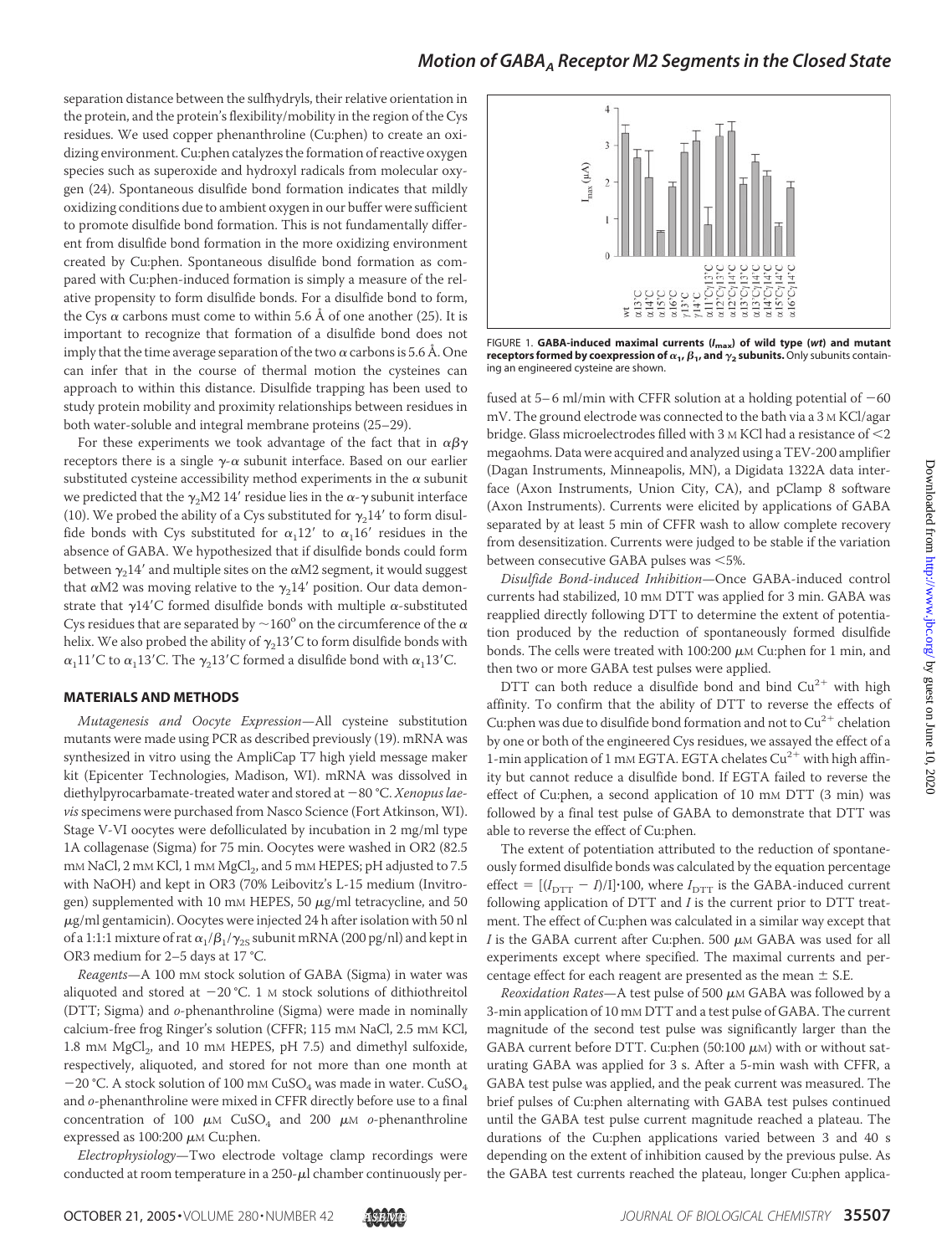## *Motion of GABA<sub>A</sub> Receptor M2 Segments in the Closed State*

FIGURE 2. **Spontaneous and Cu:phen-induced disulfide bond formation between different cysteine pairs.***A–C*, effects of DTT and Cu:phen on the GABA-induced currents of oocytes expressing the mutants  $\alpha_1$ 13 $\beta_1$  $\gamma_2$ 13'C (A),  $\alpha_1$ 15'C $\beta_1$  $\gamma_2$ 14'C (*B*), and  $\alpha_1$ 16'C $\beta_1$  $\gamma_2$ 14'C (*C*). *Bars* at the *top* apply to all three panels and indicate the period of application of the reagent listed on the *left*. The first application of DTT increased the GABA-induced currents for all three mutants, indicating the presence of spontaneously formed disulfide bonds. A subsequent application of Cu:phen diminished the currents. EGTA application did not reverse the Cu:phen effect, but DTT application did reverse the Cu:phen effect. For the mutants  $\alpha_1$ 15'C $\beta_1$  $\gamma_2$ 14'C and  $\alpha_1$ 16'C $\beta_1$  $\gamma_2$ 14'C (panels B and *C*, respectively), Cu:phen decreased the currents to a level below the initial currents, indicating that not all receptors had spontaneously formed disulfide bonds. *D*, the effect of the first DTT application on GABA currents. Depicted is the percentage potentiation of initial *I*max by DTT for all mutants. Double mutants were compared with the corresponding single  $\alpha$  and  $\gamma$  mutants by oneway analysis of variance with the Newman-Keul's post hoc test. An *asterisk* (\*) *over*the *bars*indicate a statistically significant difference ( $p < 0.001$ ) for the corresponding single mutants. *E*, ratio of the *I*max of fully reduced channels (after DTT) to that of fully oxidized channels (after Cu:phen) for three of the mutants shown in *panels A*, *B*, and *C*.



tions were made to demonstrate that the reaction had gone to completion. The magnitude of GABA-induced test pulse currents was normalized relative to the current induced by GABA test pulses after the application of DTT. The normalized currents were plotted as a function of cumulative exposure time to the Cu:phen and fitted with the equation  $I_t = (I_0 - I_{\infty})\exp(-t/\tau) + I_{\infty}$ , where  $I_t$  is the current at time *t*,  $I_0$  is the initial current,  $I_{\infty}$  is the final current, and  $\tau$  is the time at which 63% of the total current decay occurred.

*Statistics*—All statistical analyses were performed in Prism 3.02 using a one-way analysis of variance followed by the Newman-Keuls multiple comparison test. All data are presented as the mean  $\pm$  S.E.

#### **RESULTS**

*Characterization of the Individual Cysteine Mutants*—Oocytes expressing each of the individual  $\alpha_1$  subunit Cys-substitution mutants  $\alpha_1$ 12'C,  $\alpha_1$ 13'C,  $\alpha_1$ 14'C,  $\alpha_1$ 15'C, and  $\alpha_1$ 16'C, when co-expressed with wild-type  $\beta_1$  and  $\gamma_2$ , displayed GABA-activated currents (Fig. 1). The currents of  $\alpha_1 15' C \beta_1 \gamma_2$  were significantly smaller than those of the other mutants but were nevertheless sufficiently large for the purposes of these experiments.

Application of 10 mM DTT for 3 min had no effect on the subsequent GABA-induced currents of any of the single  $\alpha_1$  Cys mutants (Fig. 2*D*). We infer that none of the  $\alpha_1$  Cys mutants formed spontaneous disulfide bonds between the two  $\alpha$ -engineered Cys residues within a receptor or between the engineered Cys residues and the endogenous Cys residues. Oocytes expressing either of the two  $\gamma_2$  Cys mutants used in this study,  $\gamma_2$ 13'C or  $\gamma_2$ 14'C, with wild type  $\alpha_1$  and  $\beta_1$  subunits also displayed GABA-induced currents and were unaffected by a 3-min application of 10 mM DTT (Figs. 1 and 2*D*).

Oxidation by a 1-min application of 100:200  $\mu$ M Cu:phen to oocytes expressing  $\alpha\beta\gamma$  receptors with one of the Cys substitution mutants had no effect on the subsequent GABA-induced currents (Fig. 3*B*). We infer that none of the individual  $\alpha_1$  or  $\gamma_2$  Cys mutants formed disulfide bonds with either the engineered or the endogenous Cys residues.



FIGURE 3. **Effect of Cu:phen-induced oxidation of Cys mutants that did not form spontaneous disulfide bonds.** Cu:phen induced disulfide bond formation between  $\alpha_1$ 13'C and  $\gamma_2$ 14'C. A, Cu:phen reduced the  ${\it l}_{\rm max}$  of the mutant  $\alpha_1$ 13'C $\beta_1 \gamma_2$ 14'C. The effects of Cu:phen were reversed by DTT but not by EGTA. *B*, the percentage inhibition of *I*max by Cu:phen for mutants that did not spontaneously form disulfide bonds. Cu:phen significantly reduced the  $l_{\sf max}$  of the double mutant  $\alpha_1$ 13'C $\beta_1 \gamma_2$ 14'C ( $p <$  0.001, by one-way analysis of variance with the Newman-Keuls post hoc test) in comparison to either of the single mutants  $\alpha_1$ 13'C or  $\gamma_2$ 14'C.

*Spontaneous Disulfide Bond Formation between Pairs of Cysteine Mutants*—Oocytes expressing each of the individual  $\alpha_1$  Cys mutants with  $\gamma_2$ 14'C and wild type  $\beta_1$  displayed GABA-induced currents (Figs. 1 and 2). For two of the double Cys mutants,  $\alpha_1 15' C \beta_{1\gamma 2} 14' C$  and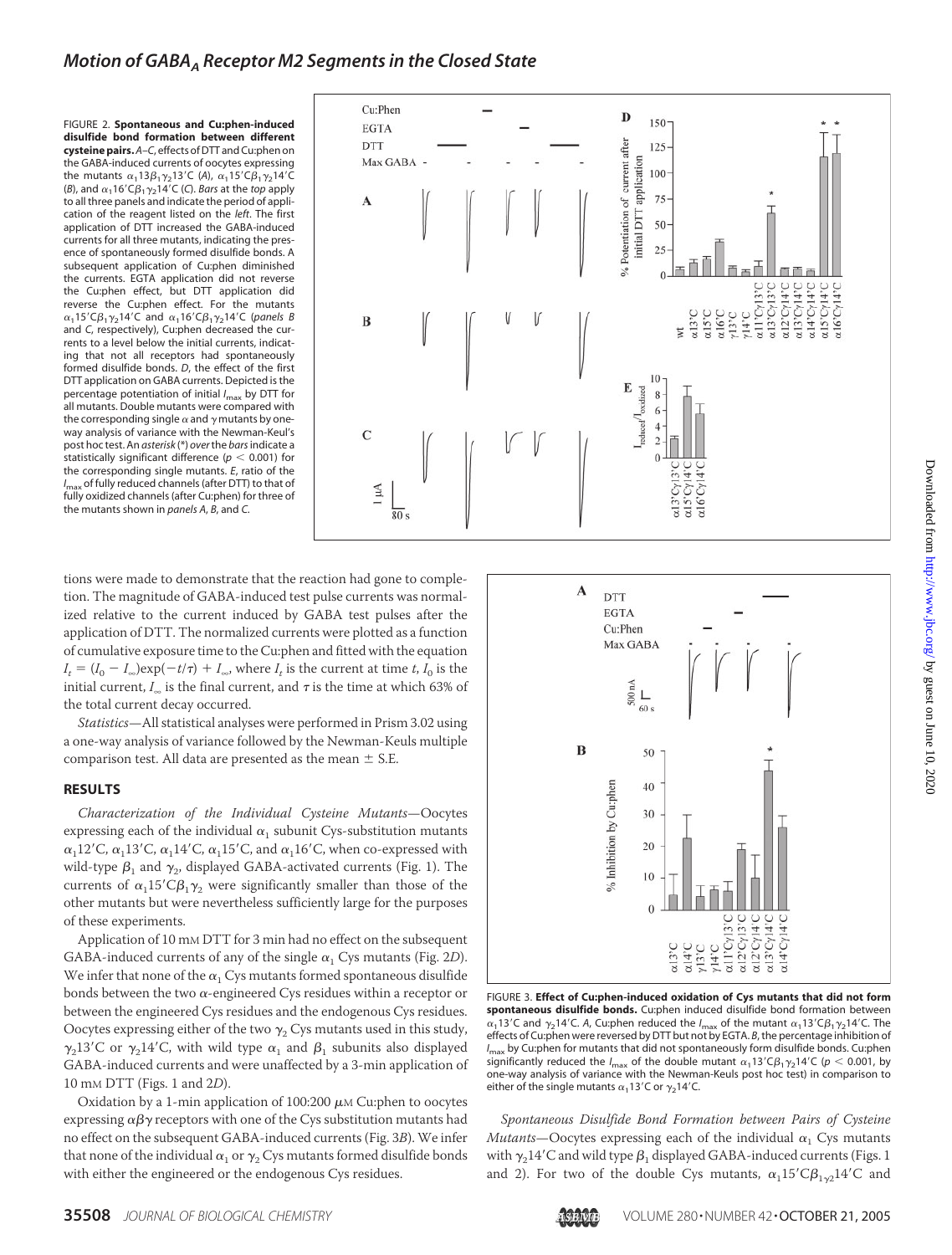## *Motion of GABAA Receptor M2 Segments in the Closed State*

 $\alpha_1$ 16'C $\beta_{1\gamma_2}$ 14'C, a 3-min application of 10 mm DTT significantly increased the subsequent GABA-induced currents (Fig. 2). The increase in GABA-induced current was reversed by a 1-min application of the oxidizing reagent Cu:phen (100:200  $\mu$ M). A subsequent application of 10 mM DTT for 3 min restored the GABA-induced currents to a level similar to the level after the first application of DTT (Fig. 2*E*). We infer that for these two double mutants a disulfide bond had formed spontaneously prior to the start of the experiment. The disulfide bond could be reduced by DTT and reformed by oxidation with Cu:phen. The ability to reverse the Cu:phen effect with DTT indicated that the Cu:phen effect was due to disulfide bond formation and not because of the oxidation of the engineered Cys to higher order oxidation states.

A disulfide bond also formed spontaneously between  $\gamma_2$ 13'C and  $\alpha_1$ 13'C when the mutants were expressed in  $\alpha\beta\gamma$  receptors. An initial application of 10 mM DTT (3 min) caused a significant increase in subsequent GABA-induced currents (Fig. 2*D*). This increase was reversed by Cu:phen application in a manner similar to that described above (Fig. 2*E*).

To rule out the possibility that the inhibition caused by the Cu:phen application might due to  $Cu^{2+}$  binding by the engineered Cys, we applied 1 mM EGTA for 1 min. This had no effect on the GABA-induced currents (Fig. 2).

*Cu:Phen-induced Disulfide Bond Formation.*—For the  $\alpha_1 12^{\prime}$ *C*,  $\alpha_1$ 13'C, and  $\alpha_1$ 14'C that did not spontaneously form disulfide bonds with  $\gamma_2$ 14'C, we tested whether disulfide bond formation could be induced in the more oxidizing environment created by Cu:phen application. A 1-min application of 100:200  $\mu$ M Cu:phen to oocytes expressing  $\alpha_1$ 13'C $\beta_{1\gamma2}$ 14'C caused a significant inhibition (43%  $\pm$  3; *n* = 11) of the subsequent GABA-induced currents (Fig. 3). This inhibition was not reversed by a 1-min application of 1 mM EGTA but was reversed by a 3-min application of 10 mM DTT (Fig. 3*A*).We inferred that a disulfide bond could be formed between the  $\alpha_1$ 13'- and  $\gamma_2$ 14'-engineered Cys. A similar application of Cu:phen to oocytes expressing either  $\alpha_1$ 12'C $\beta_{1\gamma 2}$ 14'C or  $\alpha_1$ 14'C $\beta_{1\gamma 2}$ 14'C had no effect on subsequent GABA currents. This finding implies that no disulfide bonds could be induced in these double mutants.

*TimeConstantsforCu:Phen-inducedDisulfideBondFormation.*—Wecompared the time constants for Cu:phen-induced disulfide bond formation between  $\gamma_2$ 14'C and the three  $\alpha_1$  Cys mutants, 13', 15' and 16', with which it formed disulfide bonds. Actual rate constants were not determined because the concentration of the reactants is unknown, but rather the time constant for the decay of GABA-induced currents due to disulfide bond formation was determined. The time constants were calculated by determining the effects of repeated brief (3-40 s) applications of 50:100  $\mu$ M Cu:phen on the GABAinduced test currents as illustrated in Fig. 4*A*. The resultant GABA-induced currents were normalized by the initial GABA current and plotted as a function of cumulative Cu:phen application time and fitted with a single exponential decay function (Fig. 4*B*). The time constants for disulfide bond formation in the absence of GABA between  $\gamma_2$ 14'C and both  $\alpha_1$ 15'C and  $\alpha_1$ 16'C were similar,  $\sim$  5 s (TABLE ONE). The time constant for disulfide bond formation between  $\gamma_2$ 14'C and  $\alpha_1$ 13'C was larger, ~9 s, than that for the other two pairs (TABLE ONE). This slower time constant is consistent with the lack of spontaneous disulfide bond formation between this pair of Cys mutants, which suggests that the collision frequency is lower between this pair of Cys mutants. The time constants of Cu:phen-induced disulfide bond formation were also measured in the presence of GABA. The time constants with the  $\gamma_2 14^\prime\mathrm{C}$  were unaffected by the presence of GABA.

The time constant for disulfide bond formation between the aligned 13' positions,  $\gamma_2$ 13'C and  $\alpha_1$ 13'C, was slower than that for the disulfide bonds formed with  $\gamma_2$ 14'C. For this 13' pair of residues the time constant increased 3-fold in the presence of GABA (TABLE ONE). We do



FIGURE 4. **Measurement of the time constant for disulfide bond formation between**  $\alpha_1$ **16<sup>***c***</sup> and**  $\gamma_2$ **14<sup>***r***</sup>C.** A, traces produced by pulses of 500  $\mu$ m GABA in the  $\alpha_1$ 16 'C $\beta_1$   $\gamma_2$ 14 'C mutant are shown. At each *downward arrow,* 50:100  $\mu$ м of Cu:phen was applied briefly. The duration of the first three applications was 3 s each, the next 3 applications were 15 s each, and the final application was 40 s to demonstrate that reaction had gone to completion. Each application of GABA was followed by a 5–7 min wash with CFFR. *B*, normalized currents from *panel A* were plotted against cumulative application time of Cu:phen and fitted with a single exponential decay function.  $\tau$ , 7.6 s in this experiment, was calculated as 1/*k*, where *k* is the decay constant. *C*, current trace recorded from an uninjected oocyte clamped at  $-80$  mV. Currents developed as the perfusion buffer was switched from CFFR to high potassium buffer. The current trace was fitted with a double exponential decay function with two  $\tau s$ , namely  $\tau_{\text{fast}} = 0.6$  s (0.66  $\pm$ 0.14 s,  $n = 5$ ) and  $\tau_{\text{slow}} = 8$  s (7.5  $\pm$  1.2 s,  $n = 5$ ). In the experiment shown, the  $\tau_{\text{fast}}$ <br>contributes 81% of the total currents, where as  $\tau_{\text{slow}}$  contributes only 19%. The major component of the solution exchange took place on a time scale 10 times faster than the time constant of the disulfide bond formation. Thus, solution exchange did not limit the measurement of disulfide bond formation time constants.

not know whether disulfide bond formation in the presence of GABA is occurring in the open or the desensitized states.

To ensure that the measured time constants were not limited by our solution exchange rates, we measured the time constant of the change in the resting membrane current as we switched the perfusion solution from CFFR to a high potassium solution (115 mM KCl, 2.5 mM NaCl, 1.8 mM MgCl<sub>2</sub>, and 10 mM HEPES, pH 7.5). The current change in response to the switch from CFFR to high  $K^+$  solution was best fit with a double exponential equation (Fig. 4*C*). The fast time constant (0.6  $\pm$  0.1 s, *n* = 5) accounted for 75  $\pm$  6% of the current change. The slow time constant (7.5  $\pm$  1.2 s,  $n = 5$ ) accounted for only 25% of the current change. The major component of the solution exchange took place on a time scale 10 times faster than the time constant of the disulfide bond formation. Thus, solution exchange rates did not limit the measurement of the disulfide bond formation time constants.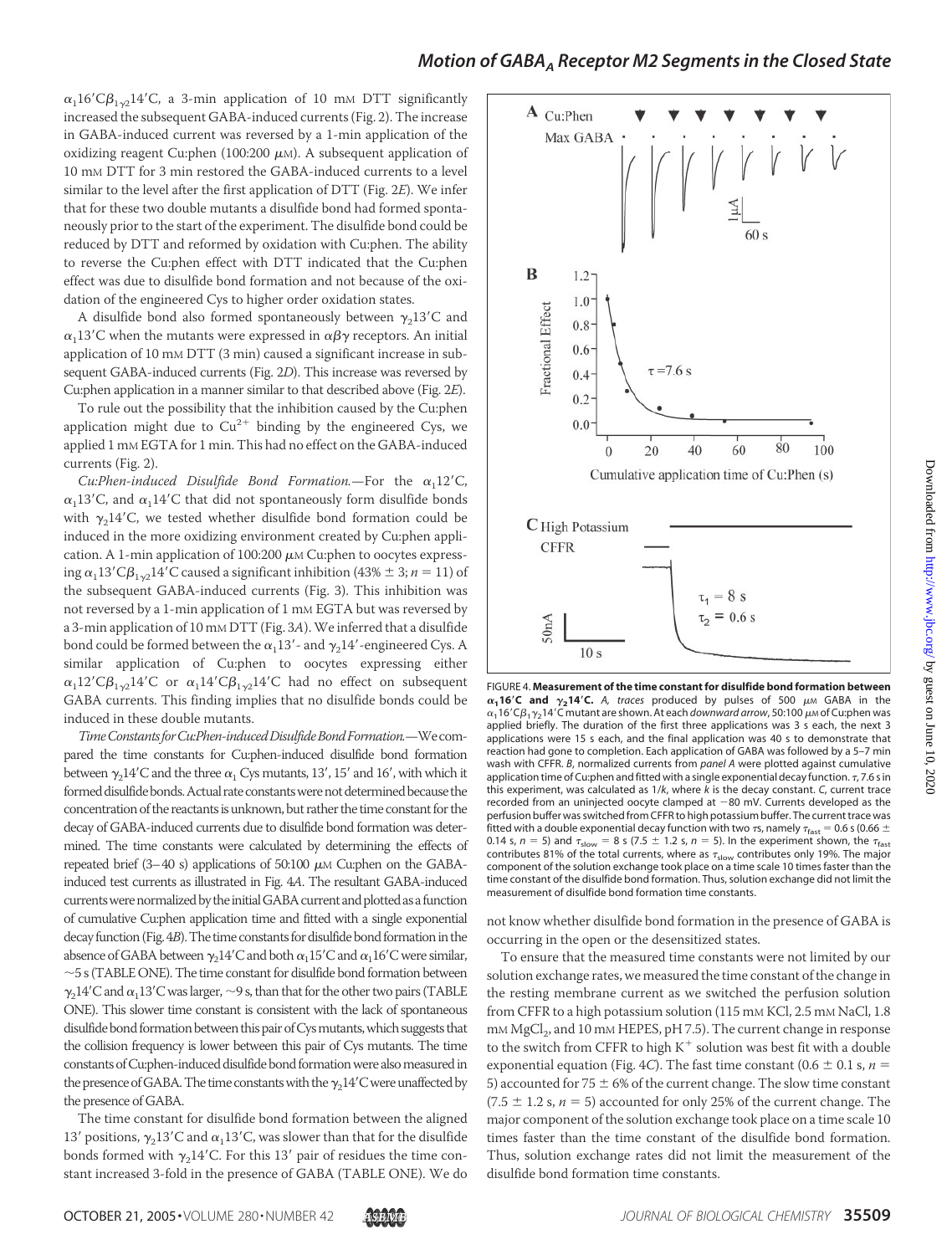| <b>Mutant</b>               | Cu:phen $(\tau)$ | $n^a$ | Cu:phen + GABA $(\tau)$ | $n^a$ | $C\alpha$ separation distance |
|-----------------------------|------------------|-------|-------------------------|-------|-------------------------------|
|                             |                  |       |                         |       |                               |
| $\alpha$ 13'C $\gamma$ 13'C | $15 \pm 2^{b}$   |       | $5 \pm 0.7^c$           | 4     | 8.4 <sup>d</sup>              |
| $\alpha$ 13'C $\gamma$ 14'C | $9 \pm 3$        | 4     | $11 \pm 3$              |       | 6.6                           |
| $\alpha$ 15'C $\gamma$ 14'C | $5 \pm 1$        | 5     | $5 \pm 2$               |       | 10.4                          |
| $\alpha$ 16'C $\gamma$ 14'C | $6 \pm 1$        | 4     | $4 \pm 1$               | 4     | 7.7                           |

 ${}^d$  C $\alpha$ -C $\alpha$  separation distance for respective positions measured from the 2BG9 atomic coordinates.

#### **DISCUSSION**

GABA<sub>A</sub> receptor channel gating involves conformational change in the M2 channel-lining segments in order to open the channel gate (10, 4, 14). The 4-Å resolution structure of the homologous ACh receptor provides a static view of the closed state structure but little insight into the mobility of the protein. In the region of the 20' position, the M2 segments undergo significant spontaneous thermal motion, but the extent of this motion deeper in the channel and the nature of the motion, rotation or translation or both, is unknown (17, 20). In the present work we have probed the extent of spontaneous thermal motion between engineered Cys residues on the M2 segments of adjacent subunits at the extracellular end of the putative channel gate (14) using disulfide trapping. These experiments showed that disulfide bonds formed spontaneously between a Cys at  $\gamma_2$ 14 $^\prime$  and a Cys at either the  $\alpha_1$ 15' or the  $\alpha_1$ 16' position. The disulfide bond formation rates were similar for these two  $\gamma$ - $\alpha$  Cys pairs. This result suggests that the relative collision frequency between the  $\gamma_2$ 14'C and the  $\alpha_1$ 15' and  $\alpha_1$ 16' positions were similar. In a more oxidizing environment created by the presence of copper phenanthroline, a disulfide bond was also formed between  $\gamma_2$ 14'C and  $\alpha_1$ 13'C. The disulfide bond formation rate was significantly slower between these two residues than between the other two  $\gamma$ - $\alpha$  Cys pairs, suggesting that the collision frequency between  $\gamma_214'$ and the  $\alpha_1$ 13' position is lower than that with the other two  $\alpha$ M2 positions.

In contrast to the disulfide bonds formed by  $\gamma$ 14'C, the disulfide bond formation rate for the bond formed between  $\gamma$ 13'C and  $\alpha$ 13'C was significantly faster in the presence of GABA compared with that in the absence of GABA. In the presence of GABA the channels undergo transitions between the open and desensitized states.We cannot distinguish in which state disulfide bond formation is occurring. We can infer, however, that the collision frequency between aligned positions at the 13' level is greater in the presence of GABA.

The extent of the motion of one M2 segment relative to the adjacent M2 segment can be estimated from the separation distances of the aligned positions in the 4-Å resolution structure of the homologous ACh receptor (14). In a disulfide bond, the center-to-center distance separating the sulfurs is 2 Å, and that separating the  $\alpha$  carbons is  ${\sim}$  5.6 Å (30, 25). In the ACh receptor structure (Protein Data Bank code 2BG9) the  $\alpha$  carbon separation between the positions aligned with  $\gamma$ 14 $^\prime$  and α15 $^{\prime}$  and α16 $^{\prime}$  is  ${\sim}$ 10 and  ${\sim}$ 8 Å, respectively (measured from the protein data bank 2BG9 atomic coordinate file). The separation between  $\gamma_2$ 14' and  $\alpha_1$ 13' is ~7 Å. The sulfur-sulfur separation distances are dependent on the specific side chain rotamer used and can vary by 2 to 3 Å. Thus, distance alone does not determine the likelihood of disulfide bond formation, suggesting that certain motions are constrained by the protein structure. This was observed previously in the aspartate chemotaxis receptor (25).



FIGURE 5. Cross-sectional views of the M2 segments lining the GABA<sub>A</sub> receptor **channel.** A,  $\alpha$ -helical wheel representation of M2 segments (from 10' to 19') of the  $\alpha$  and  $\gamma$  subunits. Broken lines represent the disulfide bond between two engineered cysteines. The positions of engineered cysteines that form disulfide bonds are shown in a big *black square*. All disulfide bonds except those between  $\alpha_1$ 13'C and  $\gamma_2$ 14'C formed spontaneously. *B*, slab view through the M2 segments from 11' to 16' levels, looking down from the extracellular space based on the ACh receptor 2BG9 Protein Data Bank coordinates. For  $\gamma_2$ 14',  $\alpha_1$ 13',  $\alpha_1$ 15', and  $\alpha_1$ 16', the native side chain has been mutated to cysteine using DeepView (Swiss-PdbViewer version 3.7) and rendered using POV-Ray version 3.5. The van der Waals surfaces are only shown for the cysteines (*yellow*, sulfur; *red*, oxygen; *blue*, nitrogen; *white*, carbon). Side chains of other residues are not shown. The backbone is in *white ribbon* representation.

On the circumference of an  $\alpha$  helix the 15' and 16' positions are separated by an arc of 100°, whereas the 15' and 13' positions are separated by an arc of 160°. A rotational motion of the  $\alpha$ M2 segment could move these residues into close proximity with  $\gamma$ 14'. This would require the  $\alpha$ M2 segment to rotate on its helix axis from its position in the 4- $\AA$ structure  $\sim$ 80° in one direction for  $\alpha 15'$  and 80° in the opposite direction for  $\alpha$ 13' (Fig. 5). Looking from the extracellular side down the M2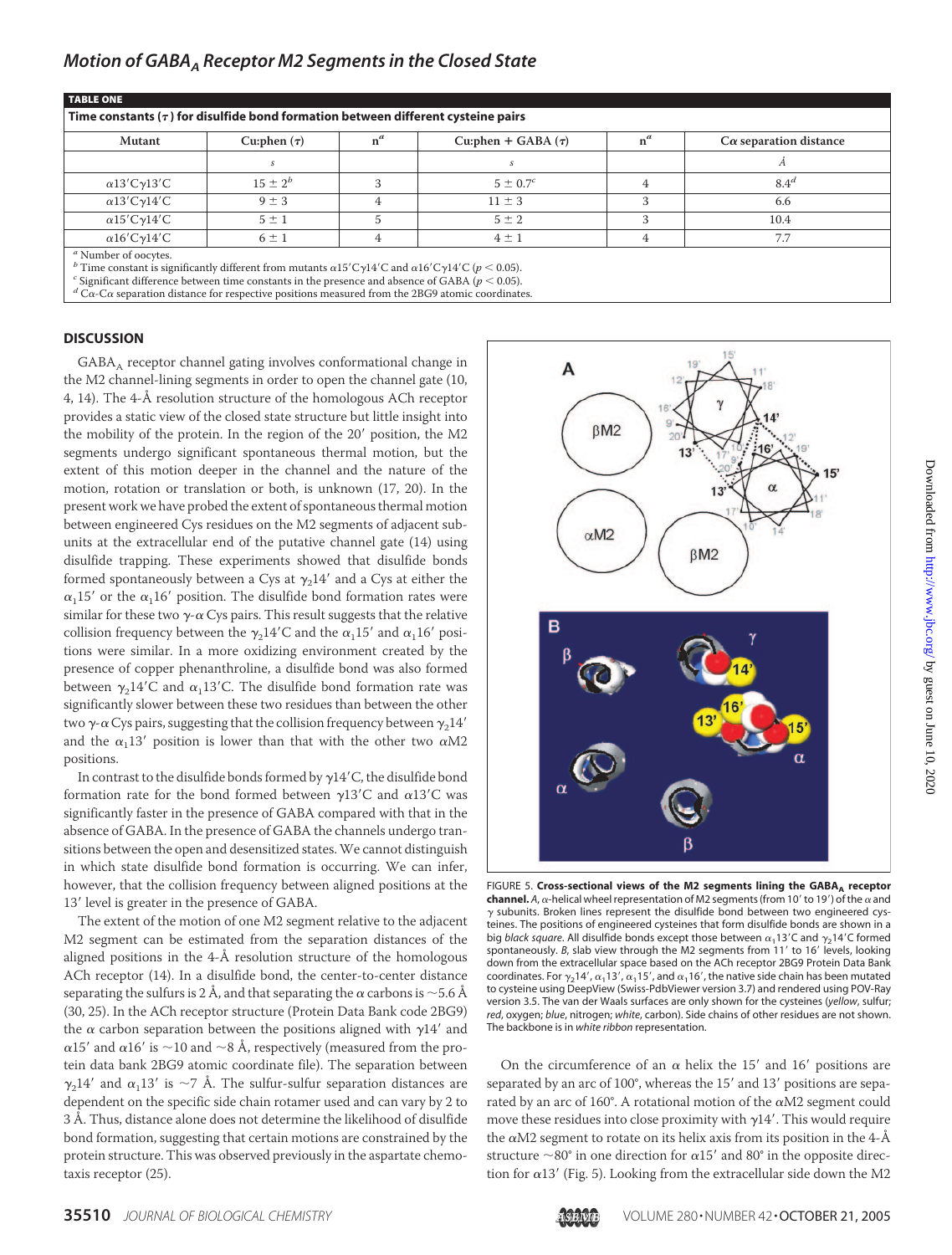## *Motion of GABAA Receptor M2 Segments in the Closed State*

helix, the counter-clockwise rotation that would bring  $\alpha_1 15'$  into close proximity with  $\gamma_2 14'$  is more likely than the clockwise rotation that would bring  $\alpha_1 13'$  into close proximity. Consistent with the M2 segments undergoing significant rotational motion, we showed previously that a disulfide bond could form between Cys residues substituted at the channel-lining 6' position in adjacent subunits (17). At the 6' level the disulfide bond involved the non-GABA binding subunit. In order for aligned positions on adjacent M2 segments to come into close proximity, the M2 segments must rotate asymmetrically either in time, one before the next, or in space, toward each other. There are precedents for helix rotation in proteins, including the aspartate chemotaxis receptor (25), voltage-dependent  $K^+$  channels (22), cyclic nucleotide-gated channels (31), bacteriorhodopsin (32), and the mitochondrial ADP/ ATP carrier (33). However, we are concerned that the large rotation required to bring the  $\alpha$ 13 $^{\prime}$  and  $\alpha$ 15 $^{\prime}$  seems significantly larger than what is reasonable to expect for normal motion within a protein.

Alternatively, a combination of translational and rotational motion of the M2 segment would reduce the amount of rotational motion necessary to bring the  $\gamma_2$ 14' and  $\alpha_1$ 13',  $\alpha_1$ 15', and  $\alpha_1$ 16' positions into close proximity (Fig. 5). A sweeping motion of the M2 segment as it translates away from the central channel axis outward toward the outer ring of helices could produce a rotation around an axis other than the helix axis. Such a motion has been proposed for ACh receptor gating (13, 14). Recently, we and others have suggested that the cytoplasmic end of the M2 segment, in the vicinity of the 2' position, is relatively tightly packed and undergoes little conformational change during gating (19, 34). The extracellular end of the M2 segments may move outward during channel gating, away from the channel axis, whereas the cytoplasmic end could act as a relatively fixed fulcrum. This would open the narrow region of the channel between the 9' and 14' positions (13, 14). All of the disulfide bonds between  $\gamma_2$ 14' and  $\alpha_1$ 13',  $\alpha_1$ 15', and  $\alpha_1$ 16' formed in the absence of agonist, presumably in the closed resting state of the channel. Thus, even in the resting state the channel-lining M2 segments at the level of the upper end of the putative channel gate are undergoing significant thermal motion. Perhaps in the closed state the M2 segments are spontaneously undergoing a sweeping/rotational motion between their closed and open state conformations, similar to the motion that occurs during channel gating but in a non-concerted fashion. Thus, in the absence of an agonist it is extremely unlikely at any given time that all of the M2 segments would be in the open state position (*i.e.* spontaneous opening is a very rare event); however, individual M2 segments are constantly but transiently moving into the open state position, resulting in relative motion of adjacent M2 segments in the resting state of the channel.

The conformational motion in the channel-lining M2 segments in the closed state may be important for the function of the protein. The channel must open rapidly (35) and with an energy barrier between the closed and open state comparable with the binding energy of two GABA molecules. Thus, if the M2 segments were tightly packed with extensive contacts, the ability to open the channel might be limited. In crystal structures of other proteins it has been shown that the flexibility of a region is inversely proportional to the extent of protein contacts between that region and the rest of the protein (36). Thus, the flexibility that is necessary for rapid gating of  $GABA_A$  receptor channels may require that in the closed state the extent of protein contact between the M2 segments be limited, thus allowing the dynamic motion that we have documented in the present work and previously (19, 20).

It is notable that the disulfide bond formation rates between  $\gamma_2 14'$ and  $\alpha_1$ 13',  $\alpha_1$ 15', and  $\alpha_1$ 16' were similar in both the absence and the presence of GABA. In the prolonged presence of GABA ( $\sim$ 1 min), most of the channels are in the desensitized state. Thus, the similarity of the disulfide bond formation rates may indicate that the dynamic motion of the M2 segments is similar in the closed and desensitized states. The fraction of time spent in the open state may not be sufficient to change the reaction rate. In contrast, the disulfide bond between  $\gamma$ 13' and  $\alpha$ 13' formed three times faster in the presence of GABA. At the 20' level, the disulfide bond formation rate was also about three times faster in the presence of GABA (17). At present it is unclear why in the same region of the channel the reaction rates for some residues should be similar in both the absence and the presence of GABA, whereas between other pairs of residues the rates should be accelerated in the presence of GABA. This finding suggests that although the extent of thermal motion of the M2 segments in the closed and desensitized states may be similar, the channel structure of these two states may be somewhat different. Regarding the  $\gamma_2$ 13'C to  $\alpha_1$ 13'C disulfide bond, we do not know that it is forming between the adjacent subunits. It might be forming between the non-adjacent  $\alpha$  subunit and the  $\gamma$  subunit because these are channel-lining residues (10, 19). In addition, we cannot determine whether, in the presence of GABA, this disulfide is forming in the open or desensitized states.

Although the C $\alpha$ -C $\alpha$  separation distance between  $\gamma_2$ 14'C and  $\alpha_1$ 12'C is 8.7 Å, within the range of residues that formed disulfide bonds with  $\gamma_2 14^\prime$ C (TABLE ONE and Fig. 5) we saw no evidence of disulfide bond formation between these engineered cysteine residues. Negative results must be interpreted with care. Disulfide trapping identifies pairs of positions that allow the sulfur atoms in the engineered cysteines to collide with sufficient frequency and energy to allow disulfide bond formation to occur. There are many factors that might prevent a specific pair from colliding with sufficient frequency or in the appropriate orientation to allow measurable rates of disulfide bond formation.

In summary, these and previous experiments indicate that the channel-lining M2 segments between the 13' and 20' levels undergo continuous spontaneous motion in the closed state. The structure is quite dynamic. This motion appears to involve both rotational and translational components. These movements may be related to the conformational changes that the subunits undergo during channel opening that may involve the rotation of the M2 segments as well as their translation away from the channel axis. The extent of thermal motion is consistent with the loose packing of the extracellular halves of the M2 segments observed in the cryoelectron microscopic structure of the homologous ACh receptor (36). Further studies will help to define the specific conformational changes involved in opening the channel gate.

*Acknowledgments—We thank Rachel Berkowitz for technical assistance and Moez Bali, Jeffrey Horenstein, Michaela Jansen David Liebelt, Nicole McKinnon, David Reeves, and Paul Riegelhaupt for helpful discussions and also for comments on this manuscript.*

#### **REFERENCES**

- 1. Rabow, L. E., Russek, S. J., and Farb, D. H. (1995) *Synapse* **21,** 189–274
- 2. Karlin, A. (2002) *Nat. Rev. Neurosci.* **3,** 102–114
- 3. Reeves, D. C., and Lummis, S. C. (2002) *Mol. Membr. Biol.* **19,** 11–26
- 4. Lester, H. A., Dibas, M. I., Dahan, D. S., Leite, J. F., and Dougherty, D. A. (2004) *Trends Neurosci.* **27,** 329–336
- 5. Olsen, R. W., Chang, C. S., Li, G., Hanchar, H. J., and Wallner, M. (2004) *Biochem. Pharmacol.* **68,** 1675–1684
- 6. Chang, Y., Wang, R., Barot, S., and Weiss, D. S. (1996) *J. Neurosci.* **16,** 5415–5424
- 7. Tretter, V., Ehya, N., Fuchs, K., and Sieghart, W. (1997) *J. Neurosci.* **17,** 2728–2737
- 8. Baumann, S. W., Baur, R., and Sigel, E. (2001) *J. Biol. Chem.* **276,** 36275–36280
- 9. Brejc, K., van Dijk,W. J., Klaassen, R. V., Schuurmans, M., van Der Oost, J., Smit, A. B., and Sixma, T. K. (2001) *Nature* **411,** 269–276
- 10. Xu, M., and Akabas, M. H. (1996) *J. Gen. Physiol.* **107,** 195–205
- 11. Teissere, J. A., and Czajkowski, C. (2001) *J. Neurosci.* **21,** 4977–4986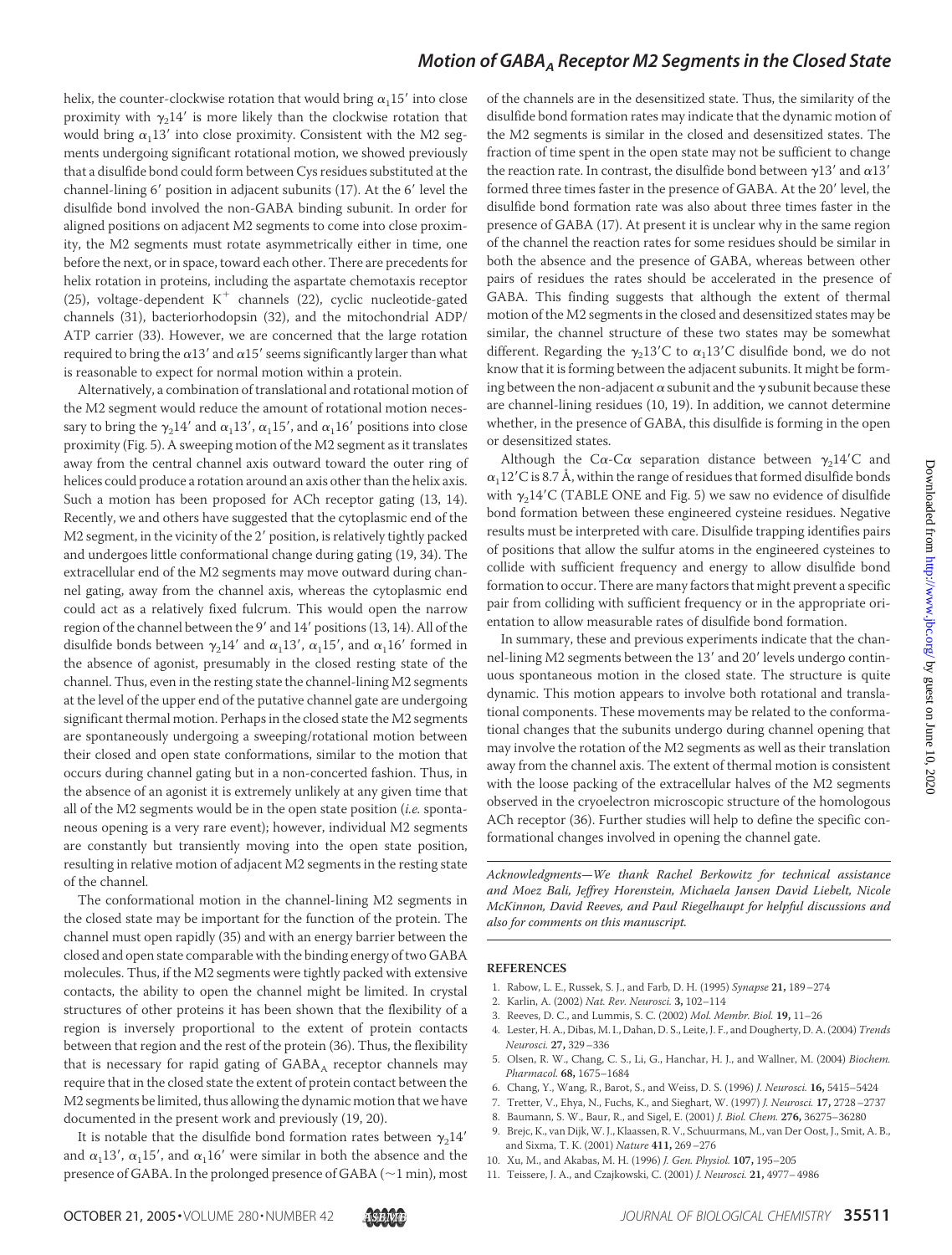# *Motion of GABA<sub>A</sub> Receptor M2 Segments in the Closed State*

- 12. Cromer, B. A., Morton, C. J., and Parker, M. W. (2002) *Trends Biochem. Sci.* **27,** 280–287
- 13. Miyazawa, A., Fujiyoshi, Y., and Unwin, N. (2003) *Nature* **423,** 949–955
- 14. Unwin, N. (2005) *J. Mol. Biol.* **346,** 967–989
- 15. Akabas, M. H., Stauffer, D. A., Xu, M., and Karlin, A. (1992) *Science* **258,** 307–310
- 16. Xu, M., and Akabas, M. H. (1993) *J. Biol. Chem.* **268,** 21505–21508
- 17. Horenstein, J., Wagner, D. A., Czajkowski, C., and Akabas, M. H. (2001) *Nat. Neurosci.* **4,** 477–485
- 18. Dahan, D. S., Dibas, M. I., Petersson, E. J., Auyeung, V. C., Chanda, B., Bezanilla, F., Dougherty, D. A., and Lester, H. A. (2004) *Proc. Natl. Acad. Sci. U. S. A.* **101,** 10195–10200
- 19. Goren, E. N., Reeves, D. C., and Akabas, M. H. (2004)*J. Biol. Chem.* **279,** 11198–11205
- 20. Horenstein, J., Riegelhaupt, P., and Akabas, M. H. (2005) *J. Biol. Chem.* **280,** 1573–1581
- 21. Unwin, N. (1995) *Nature* **373,** 37–43
- 22. Cha, A., Snyder, G. E., Selvin, P. R., and Bezanilla, F. (1999) *Nature* **402,** 809–813
- 23. Jiang, Y., Lee, A., Chen, J., Ruta, V., Cadene, M., Chait, B. T., and MacKinnon, R. (2003) *Nature* **423,** 33–41
- 24. Kobashi, K. (1968) *Biochim. Biophys. Acta* **158,** 239–245
- 25. Careaga, C. L., and Falke, J. J. (1992) *J. Mol. Biol.* **226,** 1219–1235
- 26. Regan, L., Rockwell, A., Wasserman, Z., and DeGrado, W. (1994) *Protein Sci.* **3,** 2419–2427
- 27. Yu, H., Kono, M., McKee, T. D., and Oprian, D. D. (1995) *Biochemistry* **34,** 14963–14969
- 28. Wu, J., and Kaback, H. R. (1996) *Proc. Natl. Acad. Sci. U. S. A.* **93,** 14498–14502
- 29. Hastrup, H., Karlin, A., and Javitch, J. A. (2001) *Proc. Natl. Acad. Sci. U. S. A.* **98,** 10055–10060
- 30. Sowdhamini, R., Srinivasan, N., Shoichet, B., Santi, D. V., Ramakrishnan, C., and Balaram, P. (1989) *Protein Eng.* **3,** 95–103
- 31. Johnson, J. P., Jr., and Zagotta, W. N. (2001) *Nature* **412,** 917–921
- 32. Xiao, W., Brown, L. S., Needleman, R., Lanyi, J. K., and Shin, Y. K. (2000) *J. Mol. Biol.* **304,** 715–721
- 33. Kihira, Y., Iwahashi, A., Majima, E., Terada, H., and Shinohara, Y. (2004) *Biochemistry* **43,** 15204–15209
- 34. Panicker, S., Cruz, H., Arrabit, C., Suen, K. F., and Slesinger, P. A. (2004) *J. Biol. Chem.* **279,** 28149–28158
- 35. Chakrapani, S., and Auerbach, A. (2005) *Proc. Natl. Acad. Sci. U. S. A.* **102,** 87–92
- 36. Halle, B. (2002) *Proc. Natl. Acad. Sci. U. S. A.* **99,** 1274–1279
- 37. Miller, C. (1989) *Neuron* **2,** 1195–1205